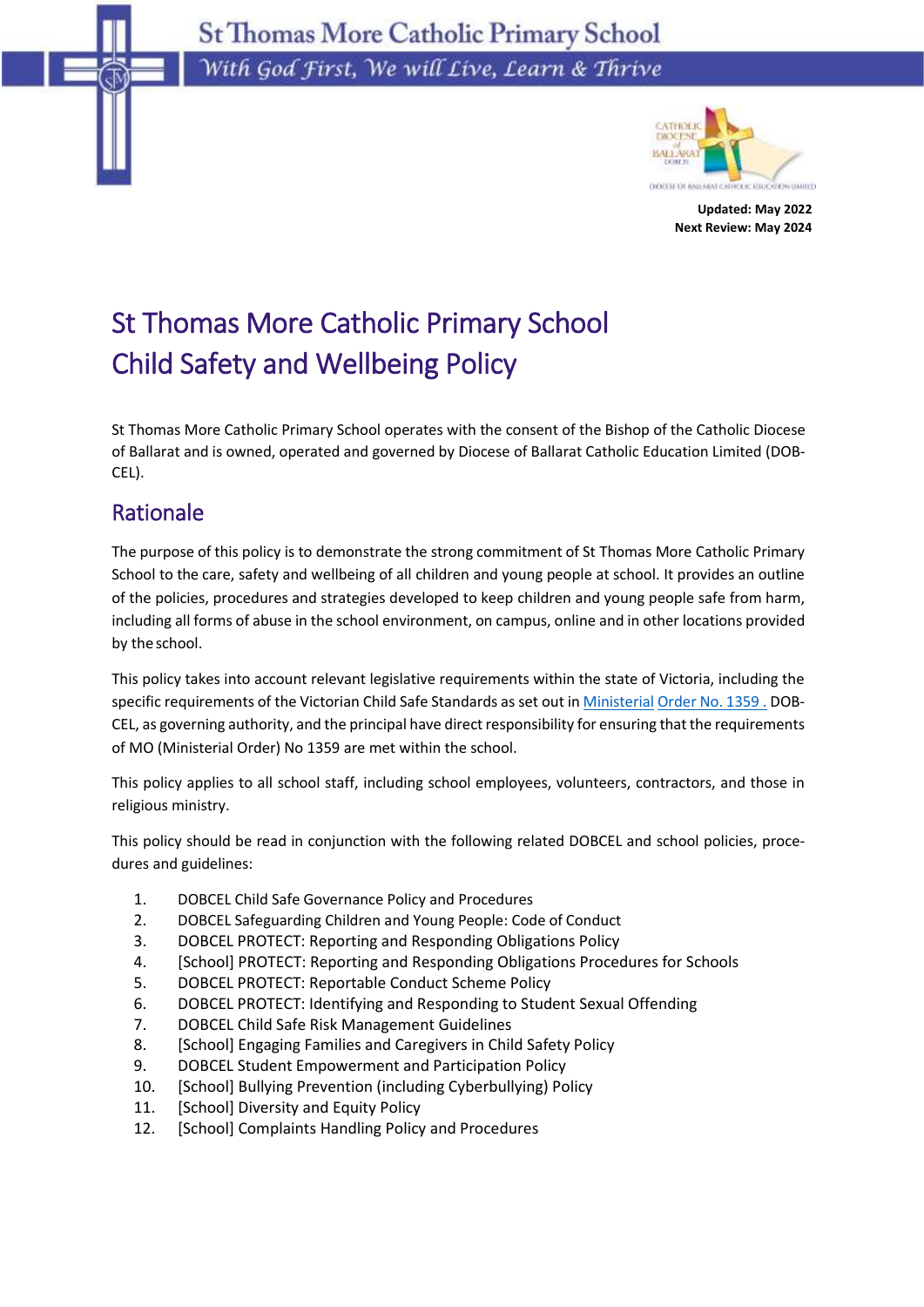## School Profile

About St Thomas More Catholic Primary School*]:*

St Thomas More Catholic Primary School considers that awareness of, recognition of, and responsiveness to the needs and rights of all individuals are essential to human dignity. Inclusive practices embrace and celebrate diversity, invite belonging and provide opportunities for participation and achievement of appropriate learning outcomes.

## Policy Statement

As partners with families, caregivers and guardians in Catholic education and open to God's presence, St Thomas More Catholic Primary School pursues fullness of life for all its children and young people and the school community to ensure the care, safety, wellbeing, and protection of its students. Together in God's love, St Thomas More Catholic Primary School will empower children and young people to encounter the future with respect, courage and kindness, enriched by life-giving relationships and inspired to bring the Gospel to life.

The care, safety and wellbeing of children and young people is a central and fundamental responsibility of St Thomas More Catholic Primary School. [\(CECV Commitment Statement to](https://cevn.cecv.catholic.edu.au/Melb/Document-File/Child-Safety/About/Commitment-Statement-A4.aspx) Child [Safety\)](https://www.education.vic.gov.au/Documents/about/programs/health/protect/PROTECT_Responding_TemplateSchools.pdf?id=8589940582).

*The person of each individual human being, in their material and spiritual needs, is at the heart of Christ's teaching: that is why the promotion of the human person is the goal of the Catholic school (Congregation for Catholic Education 1997, n. 9).*

The St Thomas More Catholic Primary School Child Safety and Wellbeing Policy reflects the school community's shared commitment and expectations in relation to child safety in the school. This Policy provides an overview of child safety commitments, clear expectations, strategies and processes in place in the school to embed a culture where the safety of children is paramount.

This Policy provides an overview of how St Thomas More Catholic Primary School will:

- Promote child safety and protection of children from abuse
- Comply with the requirements of Ministerial Order 1359 Implementing the Child Safe Standards – Managing the Risk of Child Abuse in Schools and School Boarding Premises
- Seek to mitigate and prevent the risk of abuse; and
- Respond to any allegations of child abuse in the school community.

St Thomas More Catholic Primary School has a moral, legal and mission-driven responsibility to create a nurturing school environment where children and young people are respected, their voices are heard, and they are safe and feel safe [\(CECV Commitment Statement to Child](https://www.cecv.catholic.edu.au/getmedia/b5d43278-51b9-4704-b45a-f14e50546a70/Commitment-Statement-A4.aspx) Safety).

The following beliefs underpin the commitment to child safety at St Thomas More Catholic Primary School:

- All children and young people deserve, as a fundamental right, safety, and protection from all forms of abuse and neglect
- The school is committed to a vision for creating children and young people who understand respect and kindness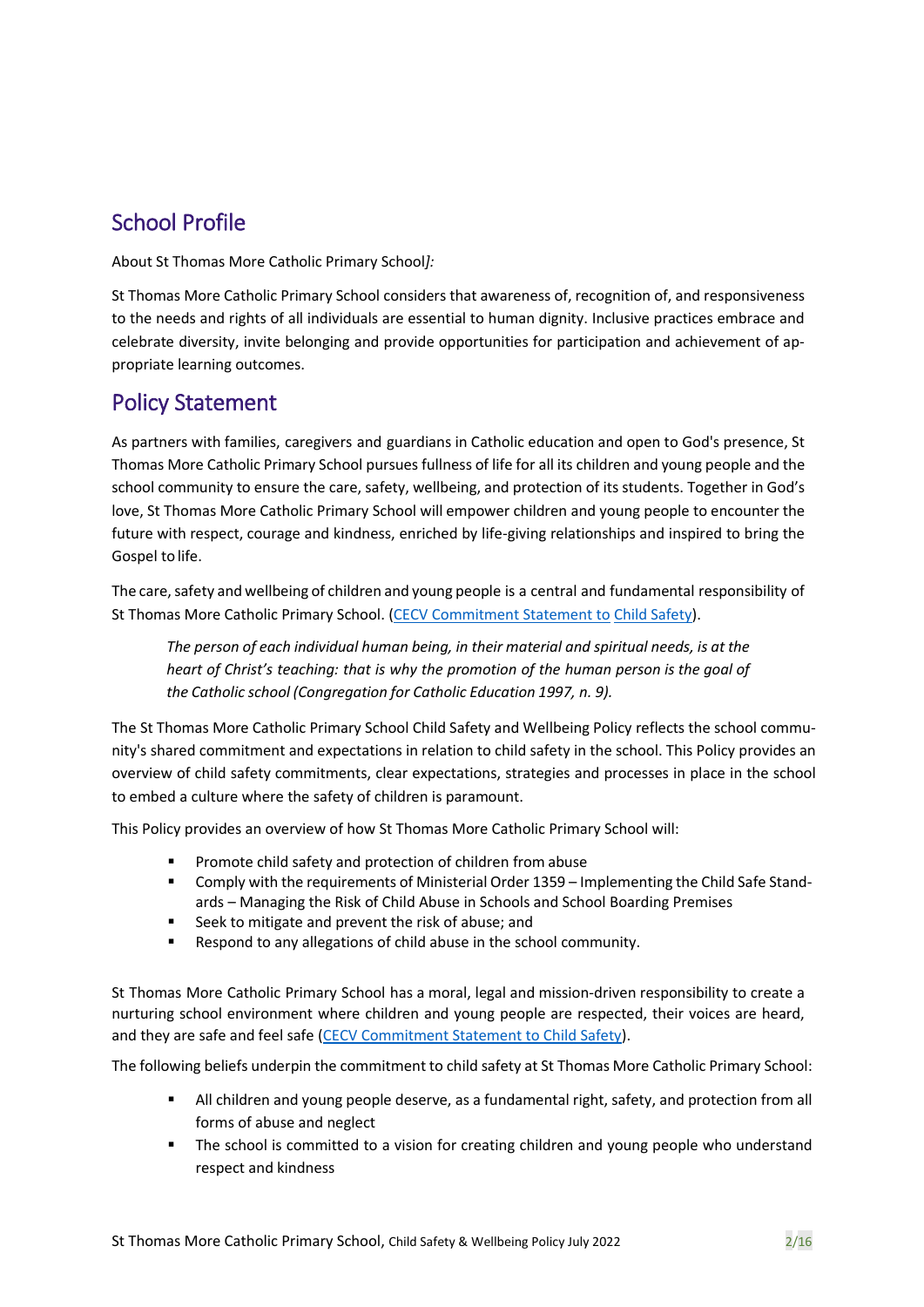- The school operates in partnership with families and the community to ensure that they are engaged in decision-making processes, particularly those that have an impact on child safety and protection
- All children and young people have the right to a thorough education in all aspects of personal safety, in partnership with their families, carers and guardians
- All adults in the school, including teaching and non-teaching staff, clergy, volunteers, and contractors, have a responsibility to care for children and young people, to positively promote their wellbeing and to protect them from any kind of harm or abuse
- The policies, guidelines, and codes of conduct for the care, wellbeing and protection of children and young people are based on honest, respectful, and trusting relationships with adults
- Policies and practices demonstrate compliance with legislative requirements and cooperation with the Church, governments, the police, and human services agencies.
- All persons involved in situations where harm is suspected or disclosed must be treated with sensitivity, dignity, and respect
- All members of the school community (including children and young people and their families) are kept informed of child safety and wellbeing matters (where appropriate) and are involved in promoting child safety and wellbeing
- Children and young people, staff, clergy, volunteers, contractors, families, carers and guardians, should feel free to raise concerns about child safety, knowing these will be taken seriously by school leadership
- Appropriate confidentiality will be maintained, with information being provided to those who have a right or a need to be informed, either legally (including under legislated information sharing schemes being Child Information Sharing Scheme (CISS) or Family Violence Information Sharing Scheme (FVISS)) or pastorally.

This Policy should be read in conjunction with all other school and DOBCEL Child Safe policies, which provide more detailed procedures and with the CECV Positive Behaviour Guidelines 2018.

## Policy Commitments

All students enrolled at St Thomas More Catholic Primary School have the right to feel safe and be safe. The safety and wellbeing of children in the school's care will always be St Thomas More Catholic Primary School first priority and the school will not tolerate child abuse. The school will create a child-safe and child-friendly environment where children are free to enjoy life to the full without any concern for their safety. Particular attention is paid to the most vulnerable children and young people, including Aboriginal and Torres Strait Islander children, those from culturally and/or linguistically diverse backgrounds, children with a disability, children who are unable to live at home, international students, and LGBTQIA+ students.

#### To students, St Thomas More Catholic Primary School commits to:

- The safety and wellbeing of all children and young people enrolled in the school
- Providing children and young people with positive and nurturing experiences
- **■** Listening to children and young people and empowering them by ensuring that they understand their rights (including safety, information and participation), and by taking their views seriously and addressing any concerns that they raise with us
- Taking action to ensure that children and young people are protected from abuse or harm
- **E** Ensuring that the needs of all children and young people enrolled in the school are met, especially those who are most vulnerable
- Recognising the importance of friendships and to encouraging support from peers, to help children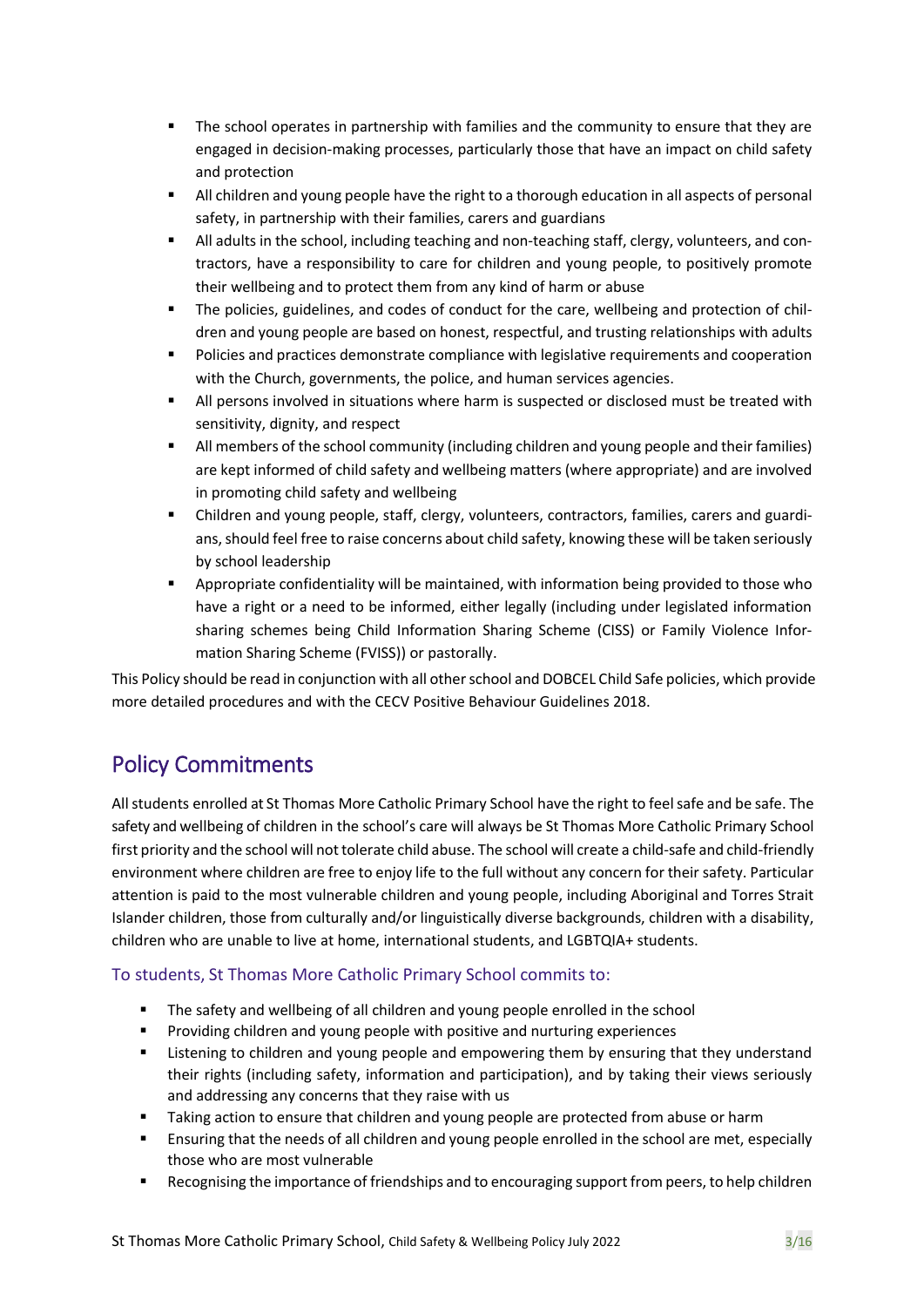and young people feel safe and less isolated

- Developing a culture that facilitates and provides opportunities for children and student participation, and that strengthens the confidence and engagement of children and young people by being responsive to their input
- **EXECT** Teaching children and young people the necessary skills and knowledge to understand and maintain their personal safety and wellbeing
- Seeking input and feedback from children and young people regarding the creation of a safe school environment.

#### To families, carers and guardians, St Thomas More Catholic Primary School commits to:

- Communicating honestly and openly with families, carers and guardians about the wellbeing and safety of their children and young people
- **E** Engaging with, and listening to, the views of families, carers and guardians about the child- safety and wellbeing practices, policies, and procedures
- **•** Transparency in decision-making with families, carers and guardians where it will not compromise the safety of children or young people
- Open engagement and communication with families, carers and guardians about a child safe approach and operations and governance related to child safety and wellbeing
- **E** Ensuring that relevant information relating to child safety and wellbeing is accessible to families, carers and guardians
- Acknowledging the cultural diversity of children and young people and their families and being sensitive to how this may impact on student safety issues
- **•** Continuously reviewing and improving our systems to protect children and young people from abuse.

#### To school staff (school employees, volunteers, contractors, and those in religious ministry), St Thomas More Catholic Primary School commits to:

- Providing all St Thomas More Catholic Primary School staff with the necessary support to enable them to fulfil their roles, and to ensure that staff are attuned to recognise signs of harm and can facilitate child-friendly ways for children and young people to express their views, participate in decision-making and raise their concerns. This will include regular and appropriate learning opportunities
- Providing regular opportunities to clarify and confirm policy and procedures in relation to child safety and young people's protection and wellbeing. This will include annual training in the principles and intent of the Child Safety and Wellbeing Policy and DOBCEL Safeguarding Children and Young People: Code of Conduct, training in mandatory reporting obligations and staff responsibilities to report concerns
- **EXECT** Listening to all concerns voiced by St Thomas More Catholic Primary School employees, clergy, volunteers, and contractors about keeping children and young people safe fromharm
- Providing opportunities for St Thomas More Catholic Primary School employees, volunteers, contractors, and clergy to receive formal debriefing and appropriate assistance arising from incidents of the abuse of a child or young person.

### **Responsibilities**

Everyone employed or volunteering at St Thomas More Catholic Primary School has a responsibility to understand the important and specific role they play individually and collectively to ensure that the wellbeing and safety of all children and young people is foremost of what they do and every decision made.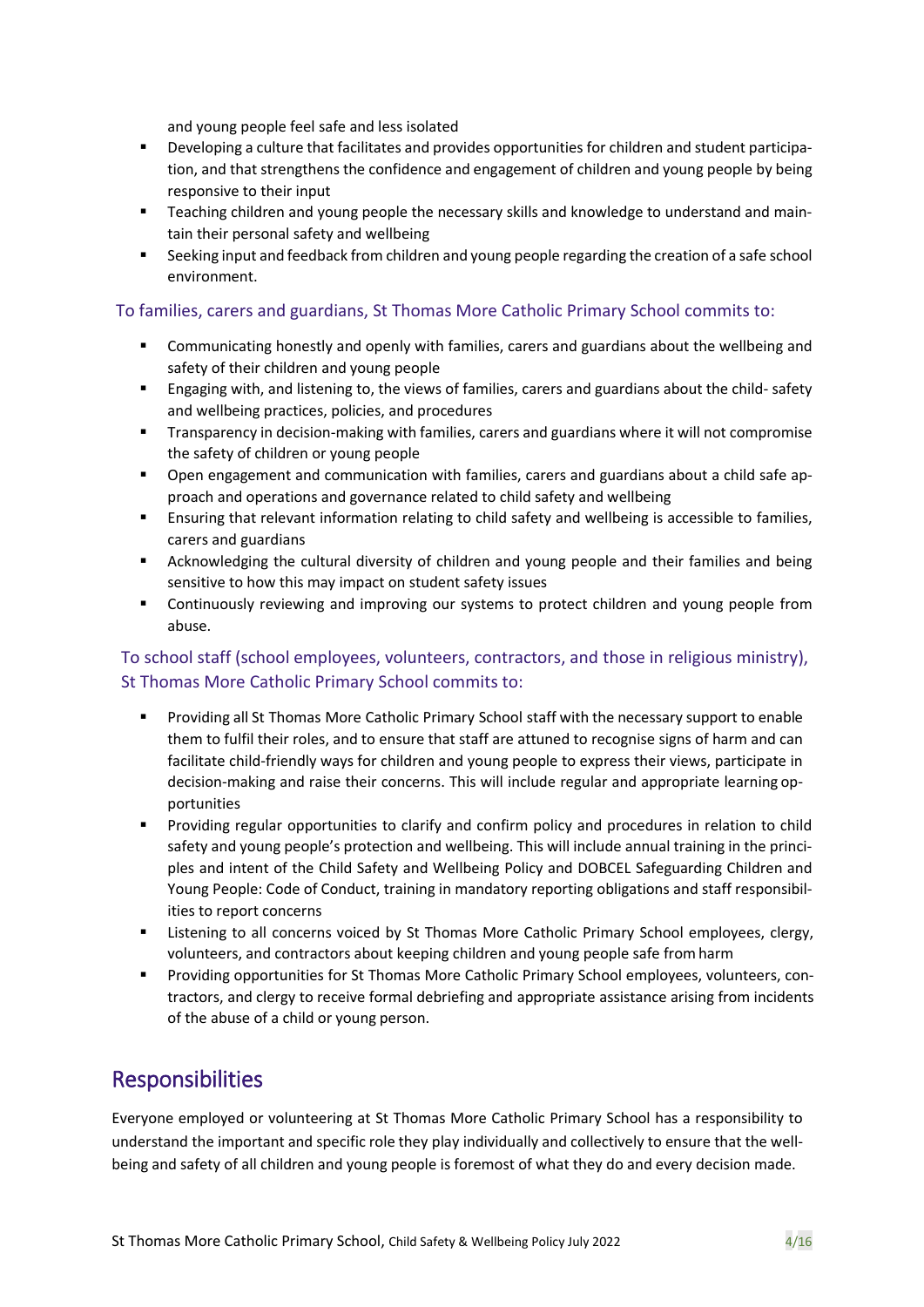## Guide to Responsibilities of School Leadership

Diocese of Ballarat Catholic Education Limited (DOBCEL), the principal and school leaders at St Thomas More Catholic Primary School recognise their responsibility, to ensure the development of preventative and proactive strategies that promote a culture of openness, awareness of and shared responsibility for child safety and wellbeing.

Responsibilities include:

- Creating an environment and culture for children and young people to be safe and to feel safe
- Upholding high principles and standards for all staff, those in religious ministry, volunteers, and contractors
- **•** Promoting models of behaviour between adults and children and young people based on mutual respect and consideration
- **E** Ensuring robust practices are applied in the recruitment, screening, and ongoing professional learning of staff and volunteers
- **Ensuring that school personnel have regular and appropriate learning to prevent, identify and ad**dress child safety and wellbeing matters
- Providing staff with regular opportunities to clarify and confirm their legislative obligations, policy, and procedures in relation to child and young people's protection andwellbeing
- Ensuring the school meets the specific requirements of the Victorian Child Safe Standards as set out in [Ministerial Order No.](https://www.education.vic.gov.au/Documents/about/programs/health/protect/Ministerial_Order.pdf) 1359
- **E** Ensuring the school takes specific action to protect children from abuse in line with the three new criminal offences introduced under the Crimes Act 1958 (Vic.) and in line with the [PROTECT](http://www.gazette.vic.gov.au/gazette/Gazettes2016/GG2016S002.pdf)[:](http://www.gazette.vic.gov.au/gazette/Gazettes2016/GG2016S002.pdf) *[Iden](https://www.cecv.catholic.edu.au/getmedia/ebe135a4-d1b3-48a0-81fe-50d4fc451bcd/Identifying-and-Responding-to-All-Forms-of-Abuse.aspx#page%3D10)[tifying and responding to all forms of abuse in Victorian](https://www.cecv.catholic.edu.au/getmedia/ebe135a4-d1b3-48a0-81fe-50d4fc451bcd/Identifying-and-Responding-to-All-Forms-of-Abuse.aspx#page%3D10) schools*
- Ensuring that the school has in place appropriate risk management strategies and practices that focus on preventing, identifying and mitigating risks related to child safety and wellbeing in the school environment
- Ensuring the school understands and reports all matters that may constitute reportable conduct under the Reportable Conduct Scheme and in accordance with the school's reportable conduct policy
- **•** Sharing information under legislated information sharing schemes (CISS and FVISS) in accordance with the school's prescribed role as an Information Sharing Entity (ISE)
- **Ensuring that the school monitors and reviews the risks related to child safety and wellbeing, in**cluding evaluating the effectiveness of the implementation of its risk controls, on an annual basis.

## Guide to Responsibilities of School Staff

Responsibilities of school staff (school employees, volunteers, contractors, and those in religious ministry) include:

- Providing a physically and psychologically safe environment where the wellbeing of children and young people is nurtured
- **■** Treating children and young people with dignity and respect, acting with propriety, providing a duty of care, and protecting children and young people in their care
- Following the legislative and internal school policies, procedures and processes in the course of their work, if they form a reasonable belief that a child or young person has been or is being abused or neglected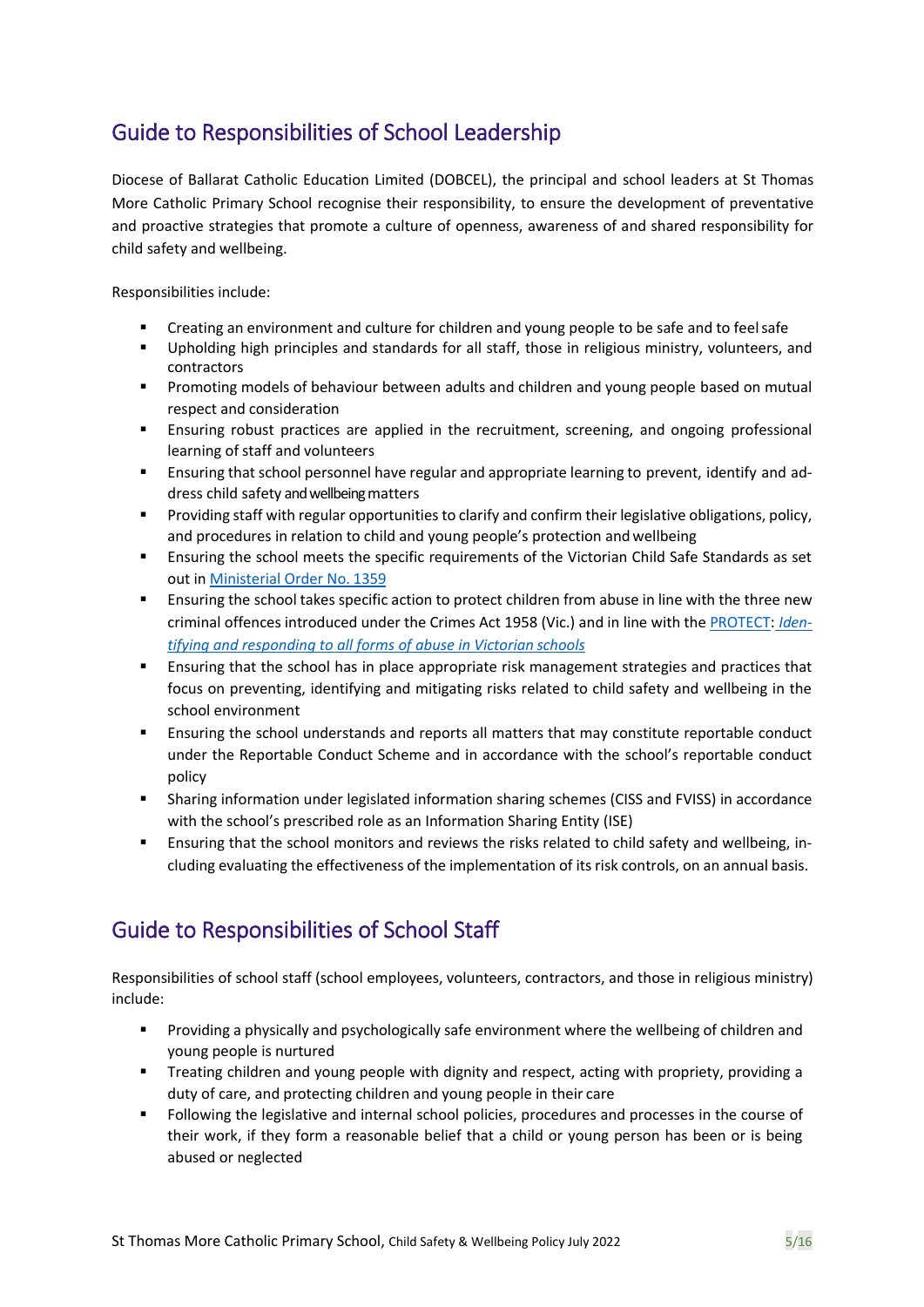- Undertaking regular training and education to understand their individual responsibilities in relation to child safety and the wellbeing of children and young people, including ways to prevent, identify and mitigate risks relating to child safety and wellbeing
- Assisting children and young people to develop positive, responsible, and caring attitudes and behaviours which recognise the rights of all people to be safe and free from abuse
- Following the school's Safeguarding Children and Young People Code of Conduct
- Where risks of child abuse are identified, ensuring that action is taken to mitigate those risks and that risks and actions are appropriately recorded.

### Organisational Arrangements

The principal has overall responsibility in monitoring and responding to the policy, procedures and practices for child safety and wellbeing at St Thomas More Catholic Primary School in accordance with this policy.

The *Child Safety Officer* has a role description that is available in the staff and parent handbooks:

- The *Child Safety Officer* will participate in the diocesan child safety network
- The *Child Safety Officer* works in identifying and mitigating risks in child safety
- The *Child Safety Officer* is responsible for informing staff, children and young people and school community on policies, procedures and practices and identifying professional learning.

Having a child safety team does not remove or displace any other obligations that arise if a person reasonably believes that a child is at risk of child abuse. A person who forms a reasonable belief must act on it.

At St Thomas More Catholic Primary School the *Child Safety Officer* leadsthe Child Safety & Wellbeing Team. The Child Safety& Wellbeing Teamundertakes risk management assessment, develops strategies for the risk register and ensures that staff are informed of strategies to mitigate risks as well as policy, procedures, and practices to support child safety. All staff are responsible to consider risk management and child safety measures. Other members of Child Safety & Wellbeing Team are listed in the St Thomas More Catholic Primary School *PROTECT: Reporting and Responding Obligations Procedures for Schools* and as outlined in this policy.

Regular training and professional learning are provided to ensure staff understand individual and collective responsibilities in relation to child safety and the wellbeing of children and young people. Thiswould include opportunities to participate in training/learning for the wider school community.

The St Thomas More Catholic Primary School website and newsletter will provide information to keep families, carers and guardians informed of child safety and wellbeing commitments, procedures, and arrangements and opportunities to participate in learning activities.

## School policies for Child Safety Reporting

There are a few considerations in reporting and responding to child safety. The following policies and guideline, including this Child Safety and Wellbeing Policy, are to be understood and referenced in determining a course of action:

- DOBCEL Child Safe Governance Policy and Procedures
- DOBCEL PROTECT: Identifying and Responding to Student Sexual Offending
- DOBCEL PROTECT: Reportable Conduct Scheme Policy
- **DOBCEL PROTECT: Reporting and Responding Obligations Procedures for Schools (including** Mandatory Reporting)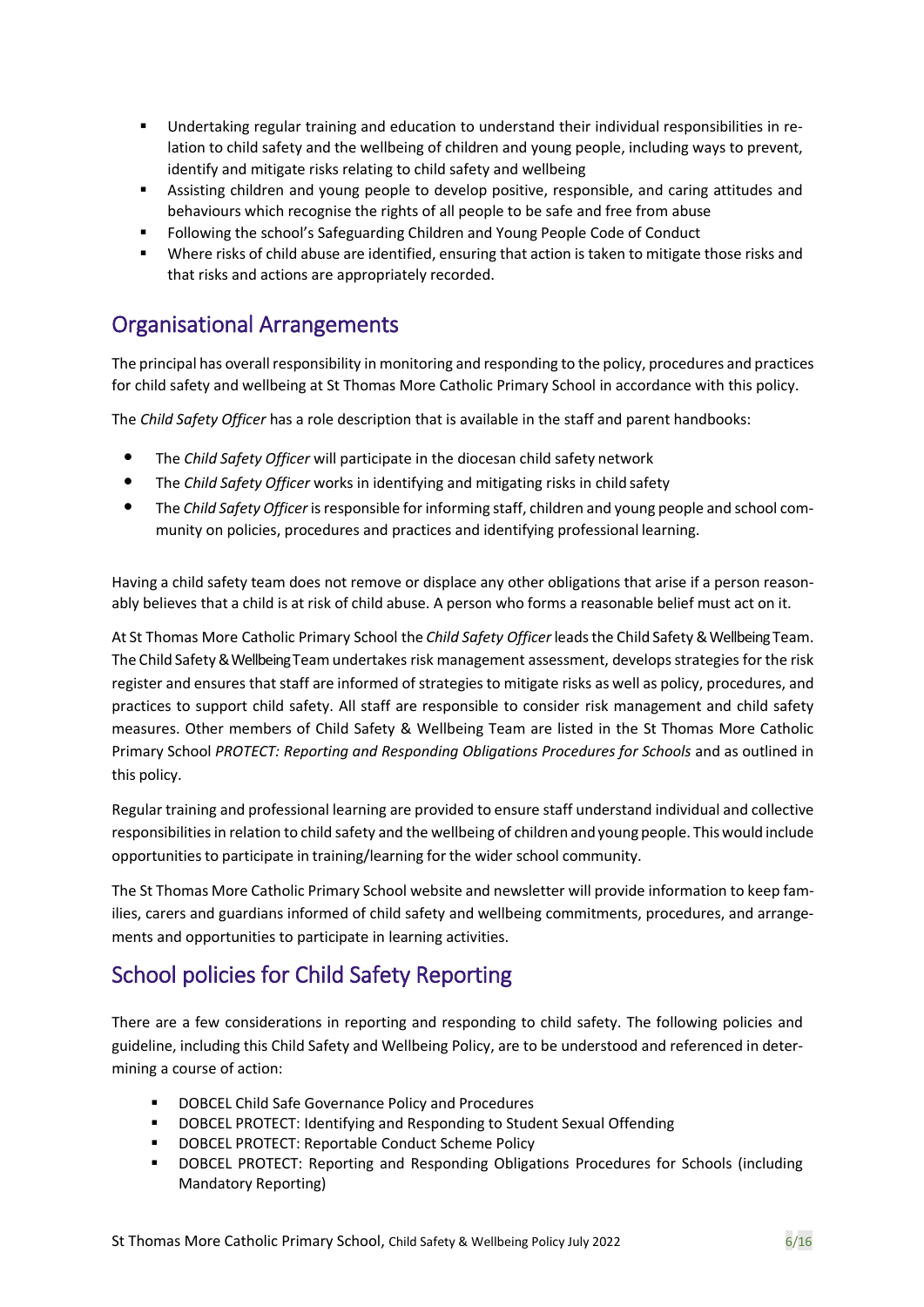■ DOBCEL Child Safe Risk Management Guidelines

## Expectation of School Staff – Safeguarding Children and Young People Code of Conduct

To maintain a child safe community, it is expected that school employees, volunteers, contractors and those in religious ministry will act proactively to always ensure the safety of children and young people and to take appropriate action if there are concerns about the safety of any child or young person at the school. All staff at St Thomas More Catholic Primary School must remain compliant with DOBCEL policies and procedures in relation to child safety and protections. Equally, compliance must be maintained with relevant laws and professional entity obligations such as the Victorian Institute of Teaching (VIT).

The Safeguarding Children and Young People Code of Conduct recognisesthe critical role that school staff play in protecting the children and young people in their care and establishes clear expectations of school employees, volunteers, contractors and clergy for appropriate behaviour with children to safeguard them against abuse and or neglect.

The child safety policies and procedures apply to allegations or disclosures of child abuse made by or in relation to a child, school staff, visitors or other persons while connected with the St Thomas More Catholic Primary School environment.

The Safeguarding Children and Young People Code of Conduct also protects school staff by clarifying and identifying acceptable and unacceptable behaviour. The school will monitor the ongoing suitability of staff for child-connected work.

#### Student Safety and Participation

St Thomas More Catholic Primary School actively encourages all children and young people to openly express their views and feel comfortable about giving voice to the things that are important to them.

Children and young people are taught what they can do if they feel unsafe which enables them to understand, identify, discuss and report their concerns. Concerns raised by students, or their families, carers or guardians, will be heard and acted upon as required.

Curriculum design integrates appropriate knowledge and skills to enhance students' understanding of being safe, as well as their understanding of their rights to safety, information and participation. Teaching and learning strategies that acknowledge and support student agency and voice are implemented. St Thomas More Catholic Primary School will ensure that children and young people are offered access to sexual abuse prevention programs and to relevant related information in an age-appropriate way.

Appropriate education strategies are available regarding:

- Standards of behaviour for children and young people attending St Thomas More Catholic Primary School
- Healthy and respectful relationships (including sexuality)
- **Resilience**
- Child abuse awareness and prevention.

Curriculum planning documents that detail the strategies and actions the school takes to implement its obligations are available to ensure that: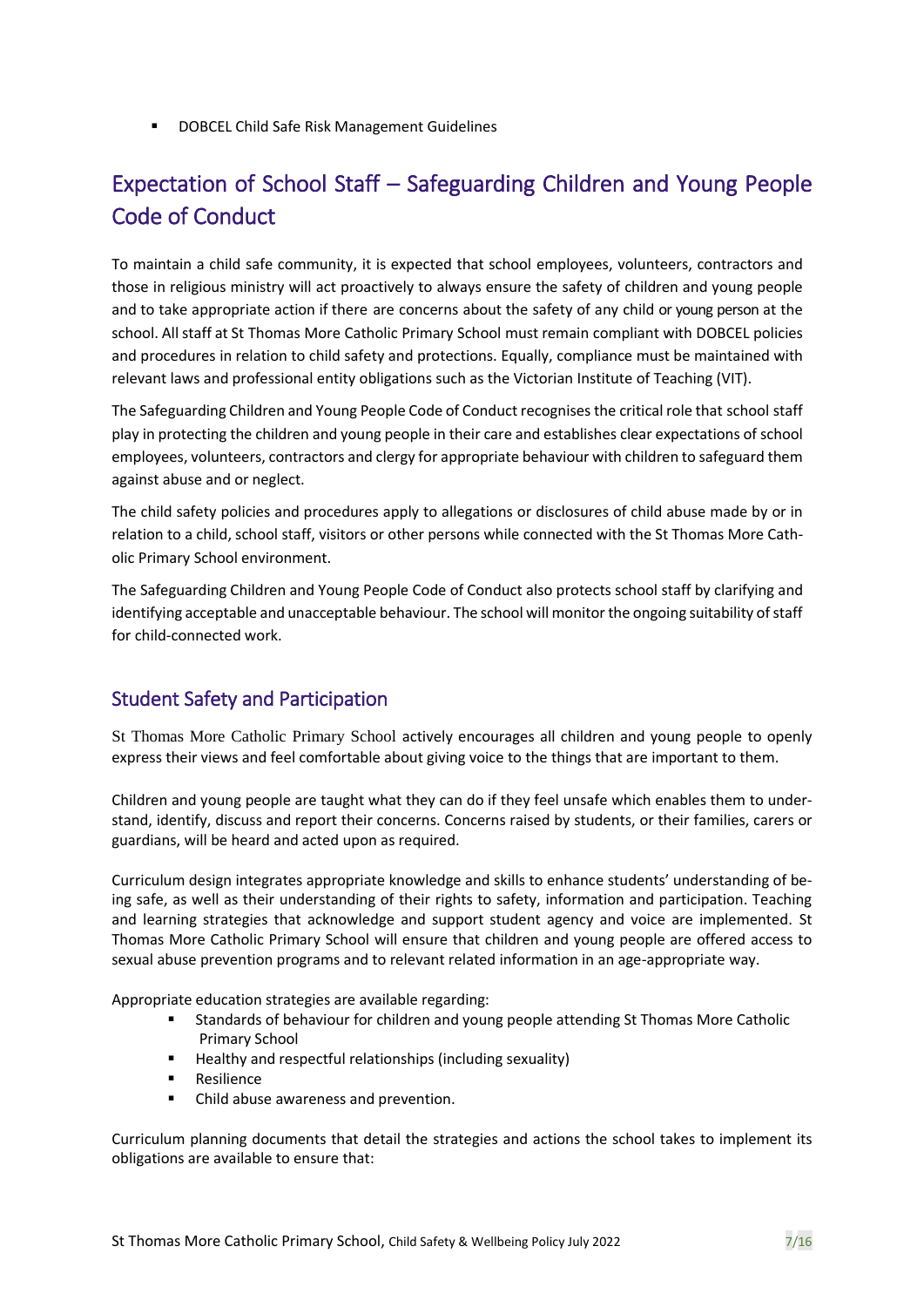- Children and young people are informed about all of their rights, including to safety, information and participation
- The importance of friendship is recognised and support from peers is encouraged, to help children and children and young people feel safe and be less isolated
- Staff and volunteers are attuned to signs of harm and facilitate child-friendly ways for children and young people to express their views, participate in decision-making and raise their concerns
- Strategies are in place to develop a culture that facilitates participation and is responsive to the input of children and young people
- Opportunities are provided for children and young people to participate to enable the process to be responsive to their contributions and to strengthen confidence and engagement
- Children and young people are offered access to sexual abuse prevention programs and to relevant information in an age-appropriate way.

## Screening and Recruitment of School Staff

St Thomas More Catholic Primary School will apply a robust screening process in the recruitment of employees and volunteers involved in child-connected work. All teachers are required to have registration with the Victorian Institute of Teaching (VIT). All other school employees are required to maintain their Working With Children Check and National Police Check. All volunteers are required to maintain their Working With Children Check and may be required to provide a National Police Check at the discretion of the School. St Thomas More Catholic Primary School commitment to child safety inclusive of screening requirements are included in all advertisements for such employee, contractor and volunteer positions, and all applicants are provided with copies of the Safeguarding Children and Young People Code of Conduct and child safety policies and procedures prior to commencement of employment.

Each job description for staff involved in child-connected work has a clear statement that sets out the requirements, duties and responsibilities regarding child safety and wellbeing for those in that role and the applicant's essential qualifications, experience and attributes in relation to child safety and wellbeing.

When recruiting and selecting employees, contractors and volunteers involved in child-connected work, St Thomas More Catholic Primary School ensures that the following information about any prospective employee or volunteer is gathered, verified and recorded:

- Applicant's VIT, Working with Children Check and National Police Check status and/or professional registration (as relevant)
- **•** Proof of personal identity and any professional or other qualifications relevant to the position
- Applicant's history of work involving children
- References that address the applicant's suitability for the job and for working with children.

St Thomas More Catholic Primary School will also ensure that appropriate supervision or support arrangements are in place in relation to the induction of new school staff to the school's policies, codes, practices and procedures governing child safety and wellbeing and child-connected work.

St Thomas More Catholic Primary School will have procedures and processes for monitoring and assessing the continuing suitability of school staff and volunteers to work with children, including regular reviews of the status of Working with Children Checks and staff professional registration requirements such as Victorian Institute of Teaching (VIT) registration.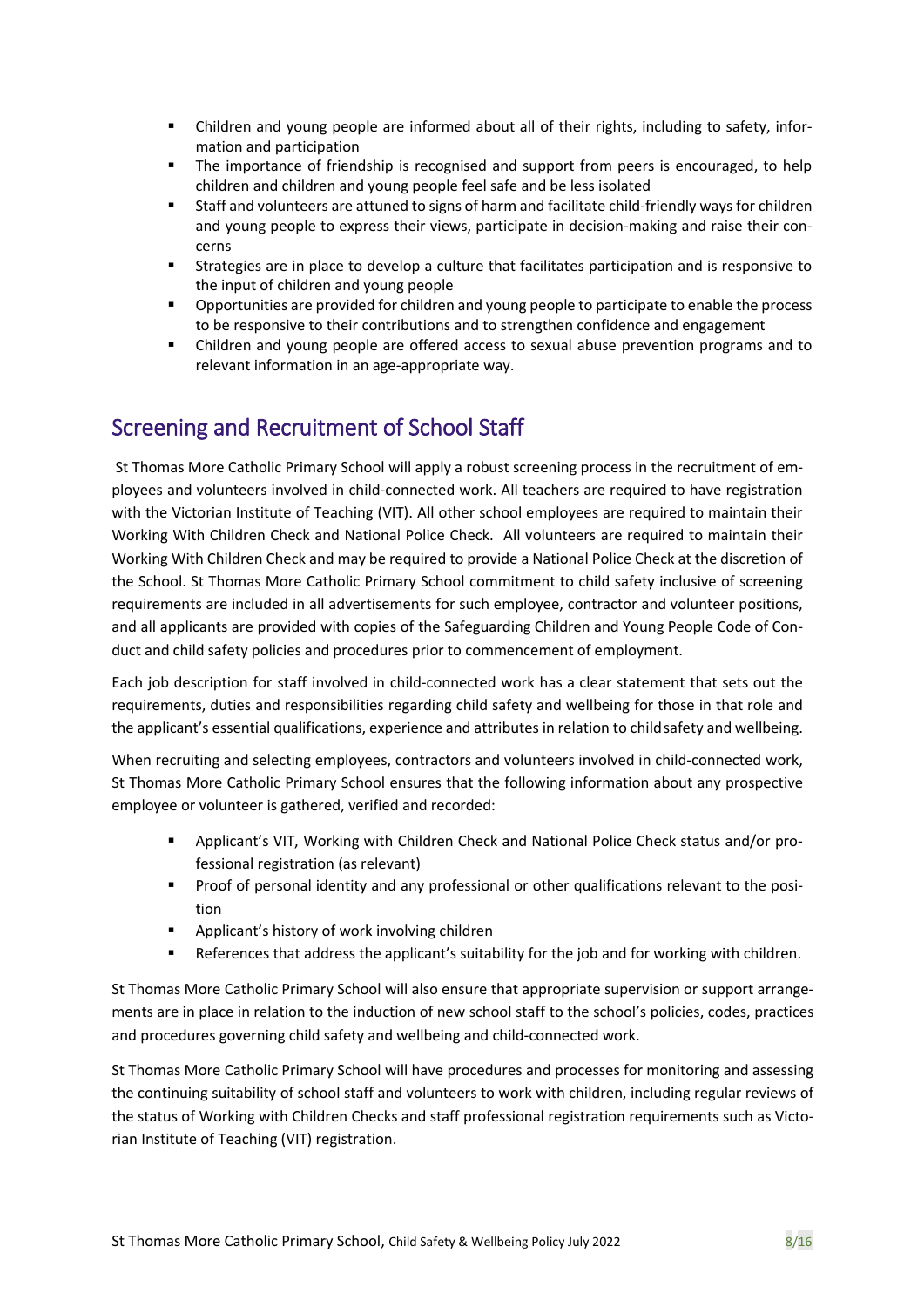## Child Safety and Wellbeing – Education and Training for School Staff

St Thomas More Catholic Primary School provides employees, volunteers and those in religious ministry with regular and appropriate opportunities to develop their knowledge of openness to and ability to address child safety and wellbeing matters. This includes induction, ongoing training, and professional learning to ensure that everyone understands their professional and legal obligations and responsibilities, and the procedures for reporting suspicion of child abuse and neglect.

At least annually, professional learning and training at St Thomas More Catholic Primary School addresses:

- Staff's individual and collective obligations and responsibilities for managing the risk of child abuse
- **•** Preventing, identifying and mitigating child abuse risks in any school environment (including online, or third-party locations) without compromising a child or student's right to privacy, access to information, social connections and learning opportunities
- The Reportable Conduct Scheme
- St Thomas More Catholic Primary School current child safety standards including this Policy, the Safeguarding Children and Young People Code of Conduct and any other policies and procedures relating to child safety and wellbeing, including in relation to managing complaints and concerns related to child abuse
- **■** Guidance on recognizing indicators of child harm including harm caused by other children and young people
- Guidance on responding effectively to issues of child safety and wellbeing and supporting colleagues who disclose harm
- Guidance on how to build culturally safe environments for children and young people
- Guidance on their information sharing and recordkeeping obligations in alignment with DOB-CEL Recordkeeping Policy

#### Diversity and Equity – Strategies and Actions

At St Thomas More Catholic Primary School, the school community are committed to ensuring that equity is upheld, and that diverse needs are respected in policy and practice. St Thomas More Catholic Primary School will ensure that:

- All school staff and volunteers understand the diverse circumstances of children and young people
- [Insert school] provides support and responds to vulnerable children and young people
- Children, students, staff, volunteers and the school community have access to information, support and complaints processes in ways that are culturally safe, accessible and easy to understand
- The school pays particular attention to the needs of children and young people with disability, children and young people from culturally and linguistically diverse backgrounds, children and young people who are unable to live at home, international students, and LGBTQIA+ children and young people
- The school pays particular attention to the needs of Aboriginal and Torres Strait Islander children and young people and provides and promotes a culturally safe environment for them.

## Family and Caregiver Engagement – strategies and actions

St Thomas More Catholic Primary School ensures that families, carers and other members of the school community are informed about relevant child safety and wellbeing matters and are involved in the promotion of child safety and wellbeing at the school. St Thomas More Catholic Primary School will ensure that: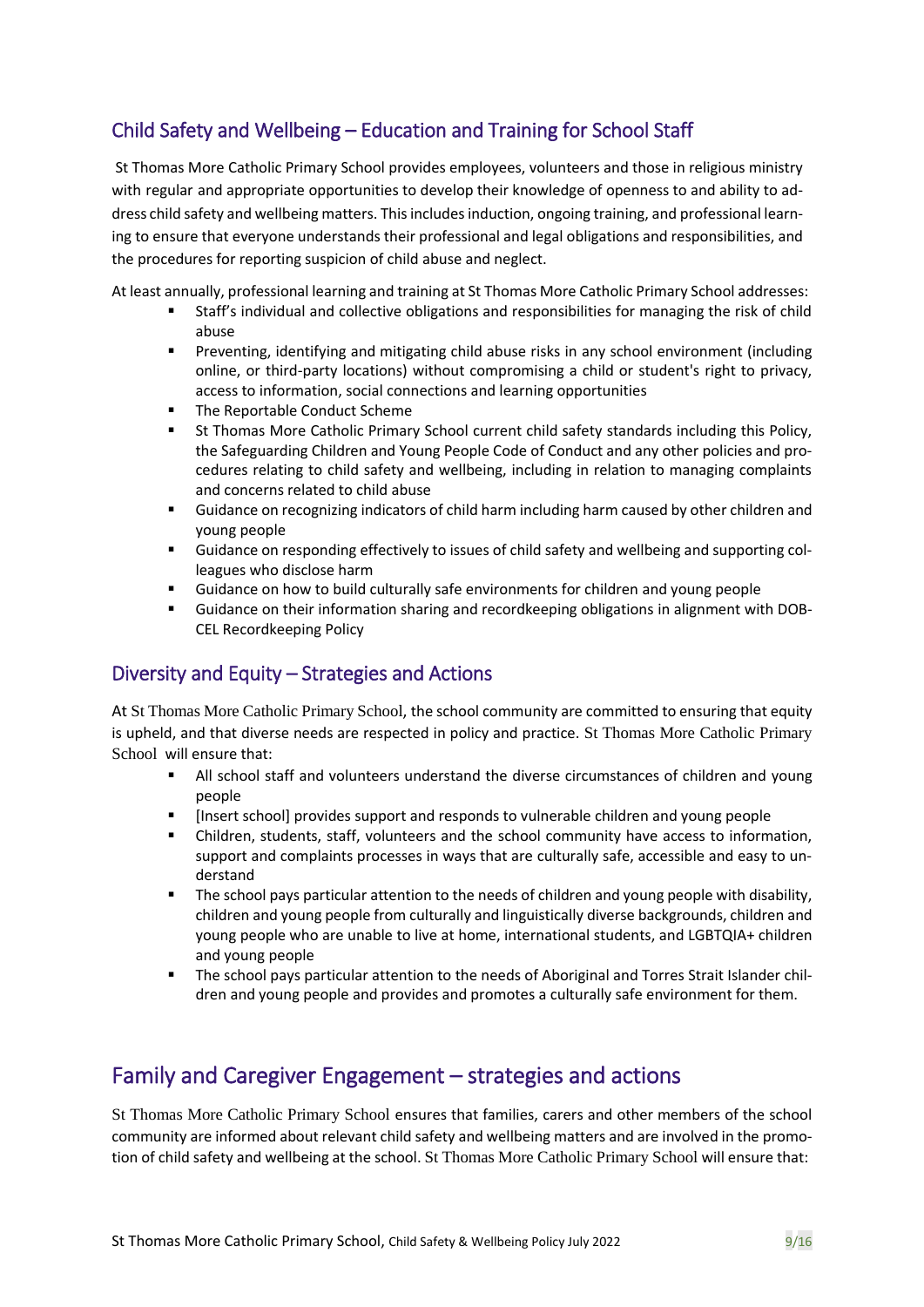- **EXECT** Families, carers and guardians participate in decisions relating to child safety and wellbeing which affect their child
- School staff engage and openly communicate with families, carers and guardians, other members of the school community about child safe approaches
- All members of the school community have access to information relating to child safety and wellbeing
- Families, carers, guardians and other members of the school community have the opportunity to provide input into the development and review of the school's child safety and wellbeing policies and practices
- Families, carers and guardians, other members of the school community are informed about the operations and governance of the school in relation to child safety and wellbeing.

St Thomas More Catholic Primary School complies with legal obligations that relate to managing the risk of child abuse under the *Children, Youth and Families Act 2005* (Vic.), the *Crimes Act 1958* (Vic.) and the recommendations of the *[Betrayal of Trust](https://www.parliament.vic.gov.au/fcdc/article/1788)* report.

## Reporting and Responding

St Thomas More Catholic Primary School creates records relevant to any child safety complaints, disclosures or breaches of the Child Safety Code of Conduct and maintains and disposes of those records in accordance with security and privacy requirements and the DOBCEL Recordkeeping Policy (Including minimum retention periods). [Insert School] complies with legal obligations that relate to managing the risk of child abuse under the *Children, Youth and Families Act 2005* (Vic.), the *Crimes Act 1958* (Vic.), the *Child Wellbeing and Safety Act 2005* (Vic.) and the recommendations of the *[Betrayal of Trust](http://www.parliament.vic.gov.au/fcdc/article/1788)* report.

Child protection reporting obligations fall under separate pieces of legislation with differing reporting requirements.

The DOBCEL PROTECT: Reporting and Responding Obligations Policy**,** sets out the actions required under the relevant legislation when there is a reasonable belief that a child at St Thomas More Catholic Primary School is in need of protection or a criminal offence has been committed and provides guidance and procedures on how to make a report. It is a requirement that DOBCEL Schools implement the joint protocol *Four Critical [Actions](http://www.cecv.catholic.edu.au/getmedia/ebe135a4-d1b3-48a0-81fe-50d4fc451bcd/Identifying-and-Responding-to-All-Forms-of-Abuse.aspx) for [Schools: Responding to Incidents, Disclosures and Suspicions of Child Abuse f](https://www.education.vic.gov.au/Documents/about/programs/health/protect/FourCriticalActions_ChildAbuse.pdf#page%3D12)or*  responding to and reporting allegations of child abuse.

St Thomas More Catholic Primary School adopts and implement the Four Critical Actions for responding to and reporting allegations of child abuse.

The *[Four Critical Actions for Schools: Responding to Incidents, Disclosures and Suspicions of Child Abuse](https://www.education.vic.gov.au/Documents/about/programs/health/protect/FourCriticalActions_ChildAbuse.pdf#page%3D12)*  are:

- 1. Responding to an Emergency
- 2. Reporting to Authorities
- 3. Contacting Families, carers and guardians
- 4. Providing Ongoing Support

The St Thomas More Catholic Primary School PROTECT: Reporting and Responding Obligations Procedures for Schools details the procedures for staff, volunteers, and families, carers and guardians to:

- Identify the indicators of a child or young person who may need protection
- Understand how a 'reasonable belief' is formed under the reportable conduct scheme as well as mandatory reporting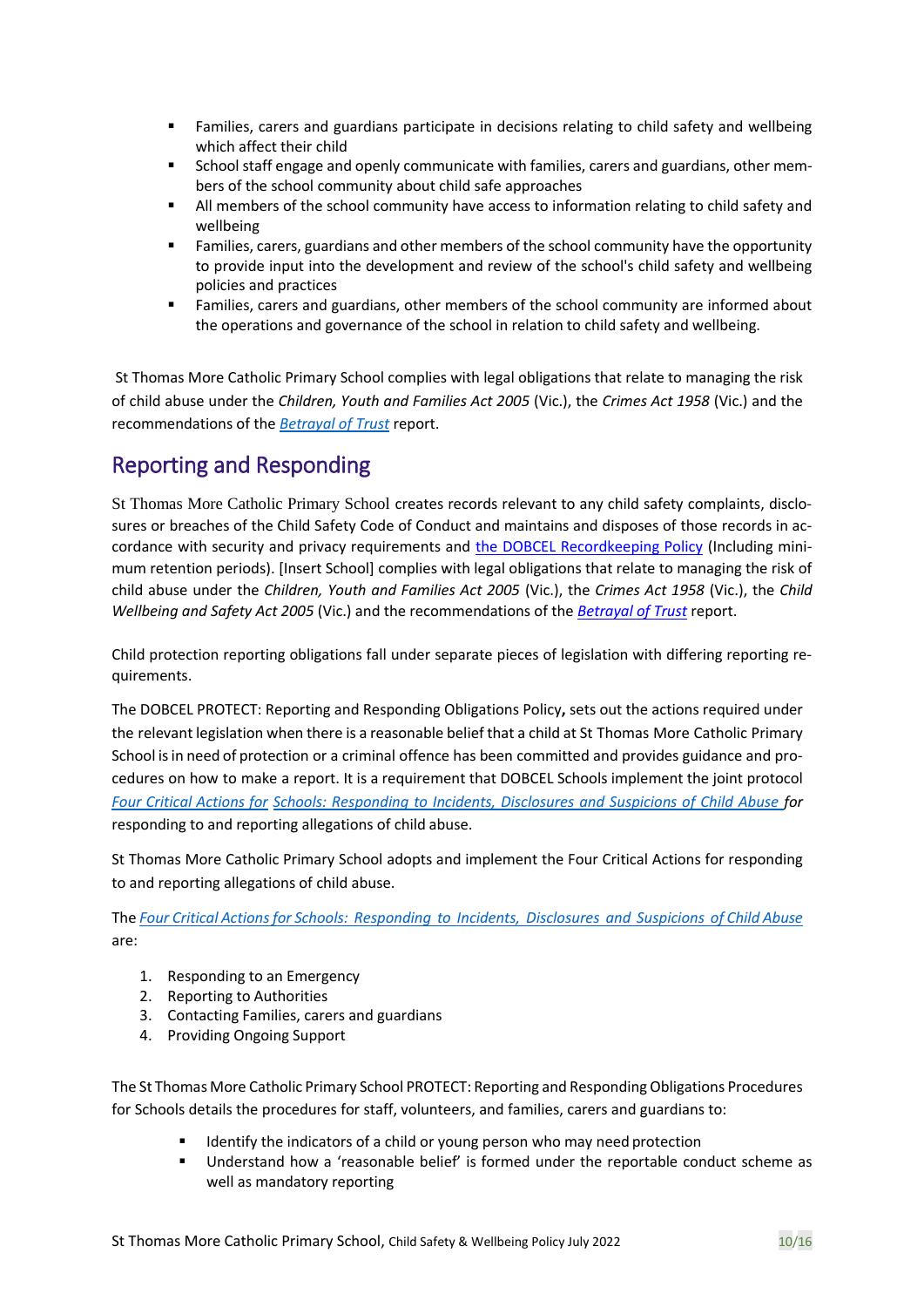- Make a report of a child or young person who may need protection
- Comply with mandatory reporting obligations under child protection law and their legal obligations relating to child abuse and grooming under criminal law
- **■** Understand and comply with information sharing and recordkeeping obligations
- Comply with reporting obligations under the Reportable Conduct Scheme including obligations to report and investigate allegations of reportable conduct.

Staff are to use the template provided in *[Protect: Responding to Suspected Child Abuse: A Template](https://www.education.vic.gov.au/Documents/about/programs/health/protect/PROTECT_Schoolstemplate.pdf) [for all](http://www.cecv.catholic.edu.au/getmedia/ebe135a4-d1b3-48a0-81fe-50d4fc451bcd/Identifying-and-Responding-to-All-Forms-of-Abuse.aspx)  [Victorian Schools](http://www.cecv.catholic.edu.au/getmedia/ebe135a4-d1b3-48a0-81fe-50d4fc451bcd/Identifying-and-Responding-to-All-Forms-of-Abuse.aspx)* to record their notes.

St Thomas More Catholic Primary School has also established additional internal procedures and processes to help ensure that appropriate action is taken to prevent, identify and respond to concerns about the wellbeing and/or safety of a student.

St Thomas More Catholic Primary School is a prescribed Information Sharing Entity (ISE) meaning that, where legislated requirements are met, the school is able to share confidential information with other ISEs to promote child wellbeing or safety under the CISS or FVISS.

The internal procedures for mandatory reporting are contained in the St Thomas More Catholic Primary School *PROTECT:* Reporting and Responding Obligations Procedures for Schools

At St Thomas More Catholic Primary School if any member of the school community has concerns for a child'ssafety they need to discuss; they can report this to the school principal or the Child Safety Officer.

If the principal or the Child Safety Officer is not available, and the matter is urgent, then it should be reported to a staff member (All staff members are obliged to assist with child safety).

The principal, Child Safety Officer or staff member will follow the step-by-step guide to making a report as outlined i[n PROTECT: Identifying and responding to all forms](https://www.cecv.catholic.edu.au/getmedia/ebe135a4-d1b3-48a0-81fe-50d4fc451bcd/Identifying-and-Responding-to-All-Forms-of-Abuse.aspx#page%3D10) [of abuse in Victorian schools.](http://www.cecv.catholic.edu.au/getmedia/ebe135a4-d1b3-48a0-81fe-50d4fc451bcd/Identifying-and-Responding-to-All-Forms-of-Abuse.aspx#page%3D7)

#### Persons Responsible for Responding to Allegations of Suspected Child Abuse

These policy and procedures cover all forms of child abuse as defined in the *Education Training and Reform Act 2006 (Vic).*

The following persons and positions of responsibility are obliged to manage promptly the school's response to an allegation or disclosure of child abuse made by or in relation to a child, school staff, visitors, of other persons while connected to the St Thomas More Catholic Primary School environment.

| Person(s)                                 | <b>Position of Responsibility</b> | <b>Responsibility</b>                                                                                                                                         |
|-------------------------------------------|-----------------------------------|---------------------------------------------------------------------------------------------------------------------------------------------------------------|
| Mr Simon Duffy<br><b>Mrs Trish Caldow</b> | Principal<br>Child Safety Officer | Manage promptly the school's response to<br>an allegation or disclosure of child abuse<br>and ensure that the allegation or<br>disclosure is taken seriously. |
| <b>Mrs Trish Caldow</b><br>Mrs Fran Dunn  | Child Safety Officer              | Monitor overall school compliance with<br>this procedure                                                                                                      |
|                                           | School Compliance Officer         |                                                                                                                                                               |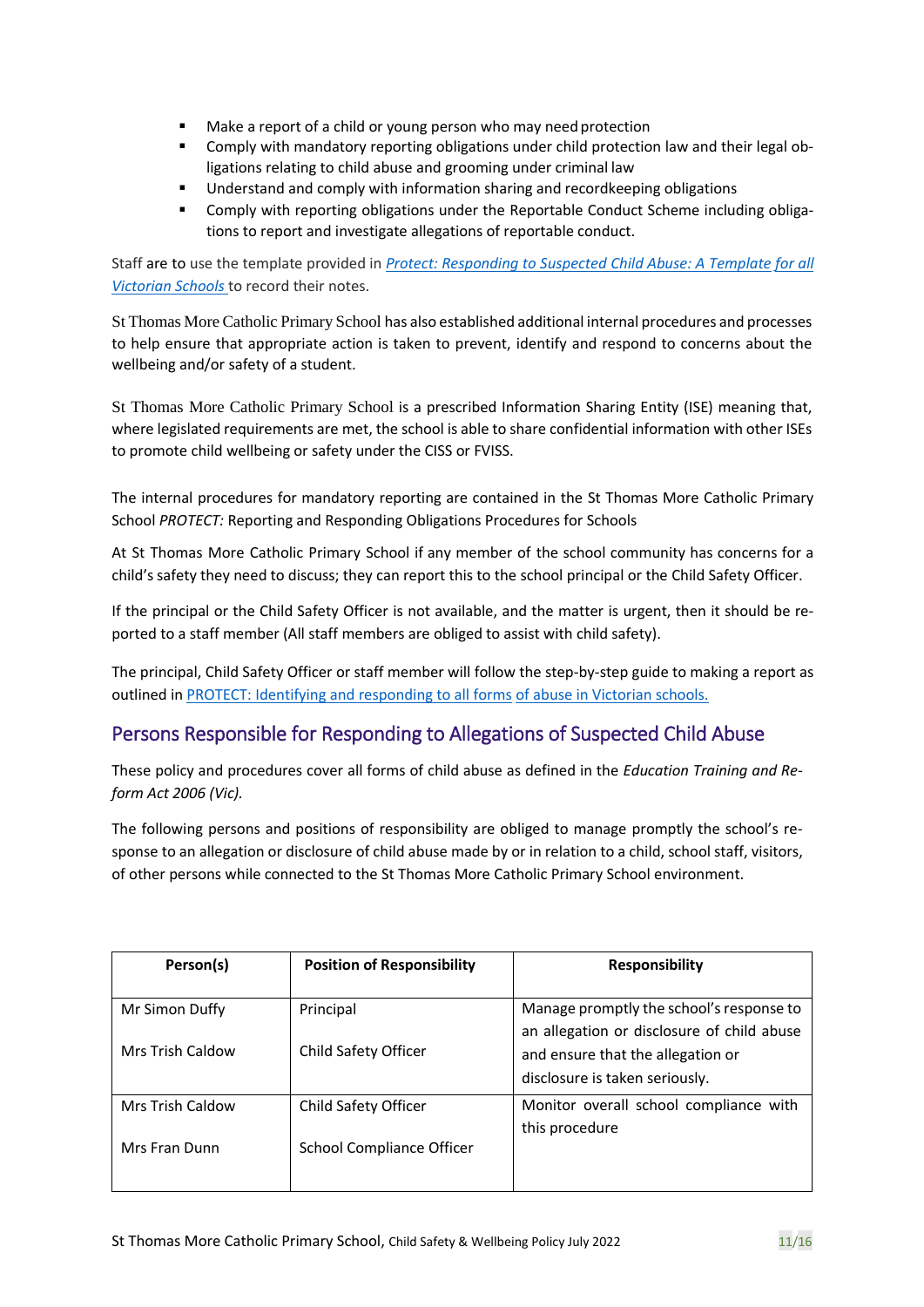| Mrs Dympna Turner | Deputy Principal or Member of    | Manage promptly the school's response to                                                                                  |
|-------------------|----------------------------------|---------------------------------------------------------------------------------------------------------------------------|
|                   | Leadership Team or<br>School     | an allegation or disclosure of child abuse,                                                                               |
|                   | School Counsellor or Chaplain    | and ensure that the allegation or disclo-<br>sure is taken seriously if the principal is un-<br>available/unable to do so |
| <b>Ange Jones</b> | Assistant Director: People       | Manage promptly the response where                                                                                        |
|                   | and Development, DOBCEL          | the principal is the subject of a child safety                                                                            |
|                   | (03) 4344 4350                   | incident, disclosure, or suspicion.                                                                                       |
| <b>Tom Sexton</b> | <b>Executive Director DOBCEL</b> | Head of entity                                                                                                            |
|                   | (03) 4344 4350                   |                                                                                                                           |

The roles and responsibilities contained in the DOBCEL PROTECT: Reporting and Responding Obligations Policy and St Thomas More Catholic Primary School PROTECT: Reporting and Responding Obligations Procedures for Schools do not displace or discharge any other obligations that arise if a person reasonably believes that a child is at risk of child abuse.

The school will make, secure, and retain records of any allegation of child abuse and the school's response.

The school commits to protect any child connected to alleged child abuse until the allegation is resolved.

## Responding to Student Sexual Offending

Student sexual offending refers to sexual behaviour that is led by a student 10 years and over which may amount to a sexual offence. A sexual offence includes rape, sexual assault, indecent actions, and other unwanted sexualised touching, all of which are offences under the *Crimes Act 1958.* (PROTECT p.4)

There are [Four Critical Actions for Schools: Responding to Student Sexual Offending w](https://www.education.vic.gov.au/Documents/about/programs/health/protect/FourCriticalActions_SSO.pdf)hich must be taken when responding to and reporting a child protection incident, disclosure or suspicion:

- 1. Responding to an Emergency
- 2. Reporting to Authorities/Referring to Services
- 3. Contacting Families, carers and guardians
- 4. Providing Ongoing Support

The *PROTECT: Reporting and Responding Obligations Procedures for Schools* outlines the procedures that should be followed*.*

## Publication and Communication

All St Thomas More Catholic Primary School child safety policies and procedures are available on the school website or in print from the school administration office on request. Child friendly versions to explain protective behaviours, right relationships and personal safety are available. These policies will be explained to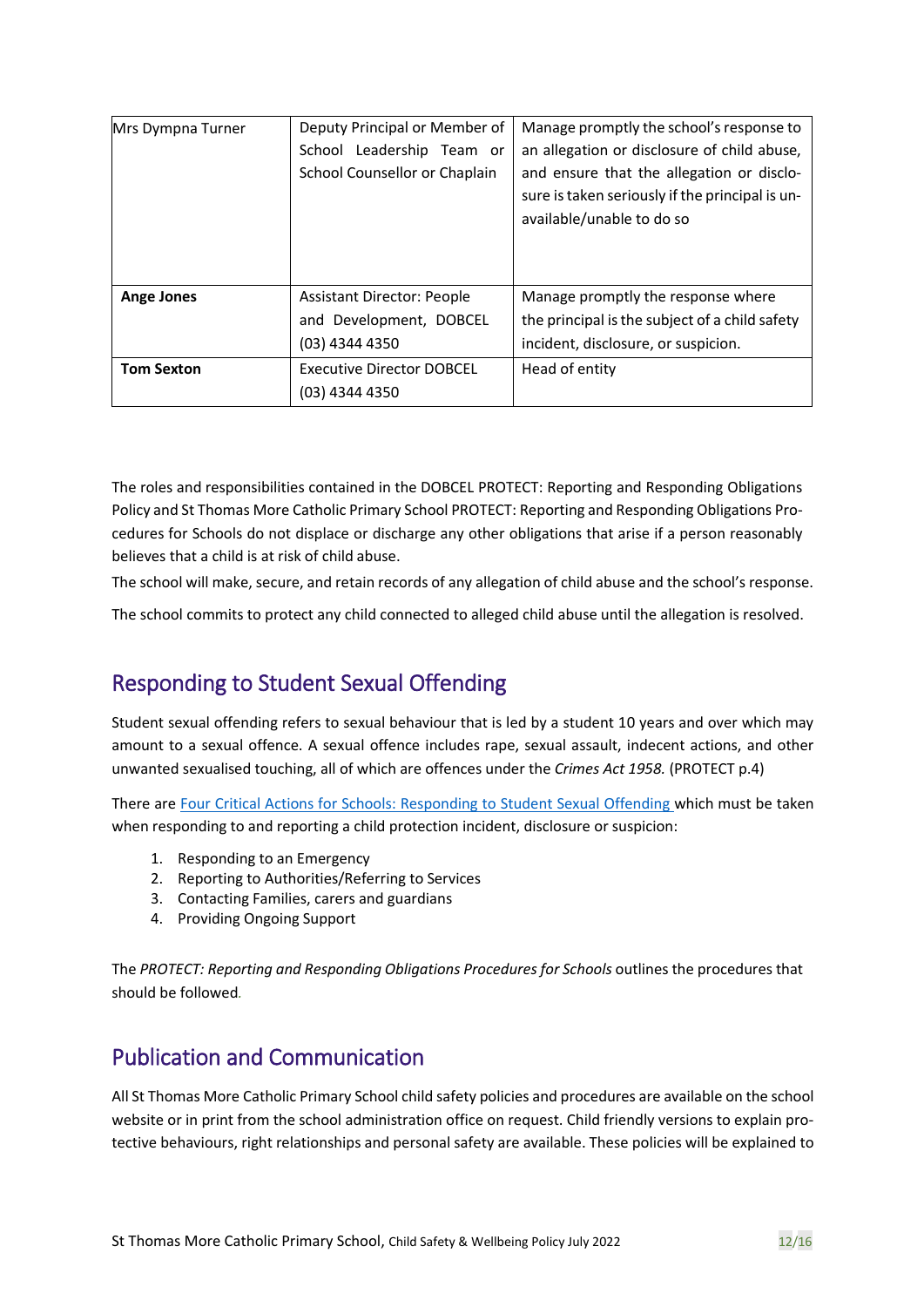children and young people through the personal and social learning curriculum using age-appropriate language and activities. The age-appropriate policies will also include information for children about how to report to someone if they are feeling unsafe or have been abused.

Teachers and other staff will work with children and young people through the curriculum to understand the best ways to let someone a responsible, trusted adult – know if they are feeling unsafe or have been abused.

## Risk Management

St Thomas More Catholic Primary School is committed to proactively and systematically identifying and assessing risks to student safety across the whole school environment and reducing or eliminating (where possible) all potential sources of harm. St Thomas More Catholic Primary School will document, implement, monitor and at least annually (and after an incident) review the risks and risk management strategies for child safety and wellbeing, evaluate the effectiveness of the implementation of the risk controls and ensure that the strategies change as needed and as new risks arise.

At St Thomas More Catholic Primary School the principal and the Child Safety undertakes risk management assessment, develops strategies for the risk register and ensures that staff are informed of strategies to mitigate risks as well as policy, procedures and practices to support child safety. All staff are responsible to consider risk management and child safety measures.

See also St Thomas More Catholic Primary School*:* Child Safety Risk Assessment.

## **Definitions**

**Child**: a child or young person within any DOBCEL school environment. (Legal elements of this policy may not apply to young people who turn 18 while at school, but the principle of care remains the same.)

#### **Child abuse** includes:

- (a) any act committed against a child involving:
	- (i) a sexual offence
	- (ii) an offence under section 49M(1) of the Crimes Act 1958 (grooming)
- (b) the infliction, on a child, of:
	- (i) physical violence; or
	- (ii) serious emotional or psychological harm; and
- (c) serious neglect of a child. (*Child Safety and Wellbeing Act 2005(Vic)*)

**Child safety** encompasses matters related to protecting all children from child abuse, managing the risk of child abuse, providing support to a child at risk of child abuse, and responding to suspicions, incidents, disclosures or allegations of child abuse. [\(Ministerial Order No. 1359\)](https://www.education.vic.gov.au/Documents/about/programs/health/protect/Ministerial_Order.pdf)

**Child neglect** includes a failure to provide the child with an adequate standard of nutrition, medical care, clothing, shelter or supervision to the extent that the health and physical development of the child is significantly impaired or placed at serious risk. [PROTECT](http://www.cecv.catholic.edu.au/getmedia/ebe135a4-d1b3-48a0-81fe-50d4fc451bcd/Identifying-and-Responding-to-All-Forms-of-Abuse.aspx#page%3D18)*[: Identifying and responding to all](https://www.cecv.catholic.edu.au/getmedia/ebe135a4-d1b3-48a0-81fe-50d4fc451bcd/Identifying-and-Responding-to-All-Forms-of-Abuse.aspx#page%3D10) [forms of abuse in](http://cevn.cecv.catholic.edu.au/WorkArea/DownloadAsset.aspx#page%3D18)  [Victorian schools](http://cevn.cecv.catholic.edu.au/WorkArea/DownloadAsset.aspx#page%3D18)*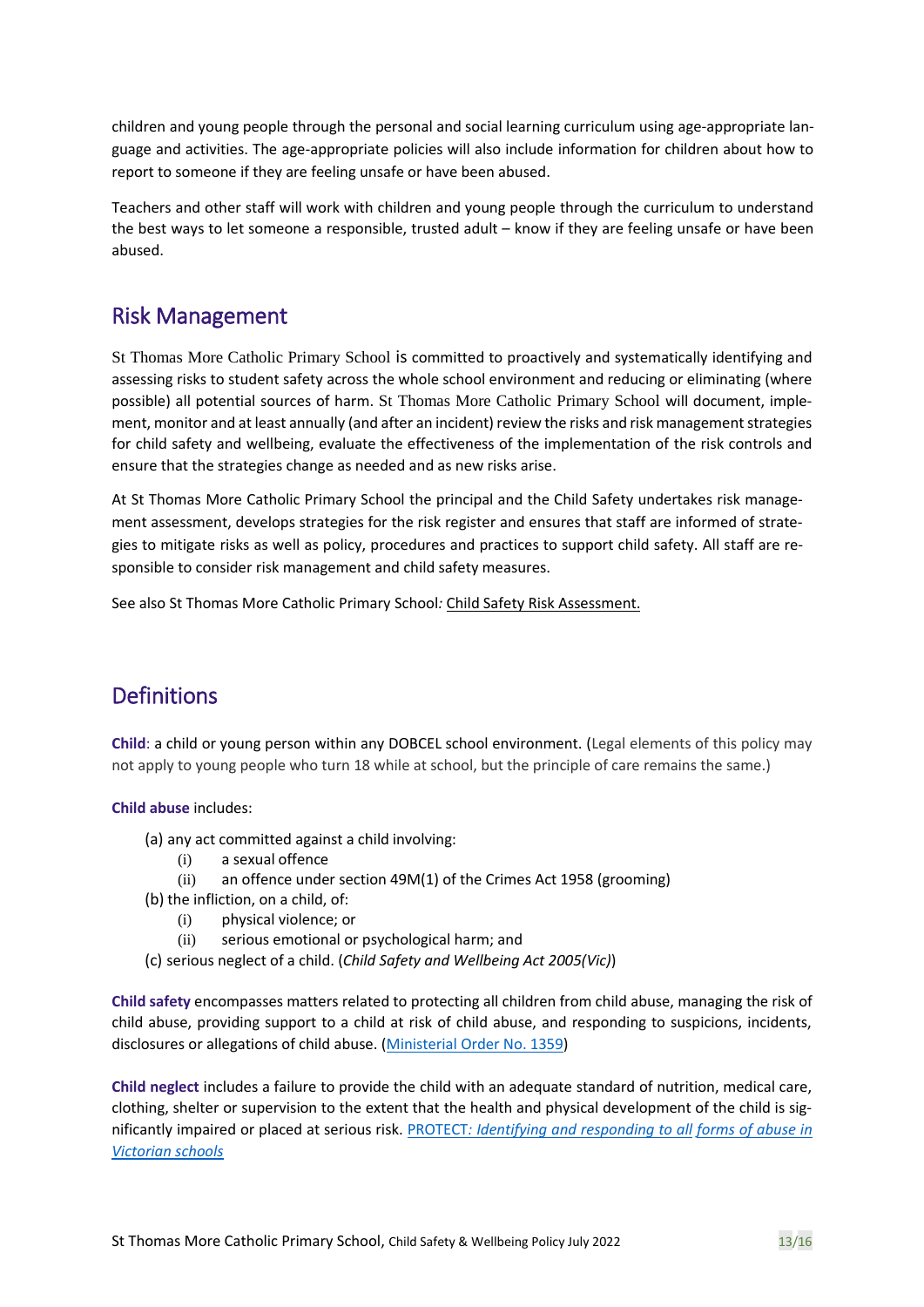**Child physical abuse**: Generally, consists of any non-accidental infliction of physical violence on a child by any person. [PROTECT](http://cevn.cecv.catholic.edu.au/WorkArea/DownloadAsset.aspx#page%3D10)*[: Identifying and responding to all forms of abuse in Victorian schools](https://www.cecv.catholic.edu.au/getmedia/ebe135a4-d1b3-48a0-81fe-50d4fc451bcd/Identifying-and-Responding-to-All-Forms-of-Abuse.aspx#page%3D10)*

**Child sexual abuse** is when a person uses power or authority over a child to involve them in sexual activity. It can include a wide range of sexual activity and does not always involve physical contact or force. [PRO-](http://www.cecv.catholic.edu.au/vcsa/Agreement_2013/VCEMEA_2013.pdf#page%3D12)[TECT](http://www.cecv.catholic.edu.au/vcsa/Agreement_2013/VCEMEA_2013.pdf#page%3D12)*[: Identifying and responding to all forms of abuse in Victorian schools](https://www.cecv.catholic.edu.au/getmedia/ebe135a4-d1b3-48a0-81fe-50d4fc451bcd/Identifying-and-Responding-to-All-Forms-of-Abuse.aspx#page%3D10)*

**Emotional child abuse** occurs when a child is repeatedly rejected, isolated or frightened by threats, or by witnessing family violence[. PROTECT](http://www.cecv.catholic.edu.au/getmedia/ebe135a4-d1b3-48a0-81fe-50d4fc451bcd/Identifying-and-Responding-to-All-Forms-of-Abuse.aspx#page%3D17)[: Identifying and responding to all forms of abuse in Victorian](http://www.gazette.vic.gov.au/gazette/Gazettes2016/GG2016S002.pdf#page%3D17) [schools](http://www.vatican.va/roman_curia/congregations/ccatheduc/documents/rc_con_ccatheduc_doc_27041998_school2000_en.html#page%3D17)

**Grooming** is when a person engages in predatory conduct to prepare a child for sexual activity at a later date. It can include communication and/or attempting to befriend or establish a relationship or other emotional connection with the child or their parent/carer[. PROTECT](http://www.cecv.catholic.edu.au/getmedia/ebe135a4-d1b3-48a0-81fe-50d4fc451bcd/Identifying-and-Responding-to-All-Forms-of-Abuse.aspx#page%3D15)*[: Identifying and responding](https://www.cecv.catholic.edu.au/getmedia/ebe135a4-d1b3-48a0-81fe-50d4fc451bcd/Identifying-and-Responding-to-All-Forms-of-Abuse.aspx#page%3D10) [to all forms of](http://www.cecv.catholic.edu.au/getmedia/ebe135a4-d1b3-48a0-81fe-50d4fc451bcd/Identifying-and-Responding-to-All-Forms-of-Abuse.aspx#page%3D15)  [abuse in Victorian schools](http://www.cecv.catholic.edu.au/getmedia/ebe135a4-d1b3-48a0-81fe-50d4fc451bcd/Identifying-and-Responding-to-All-Forms-of-Abuse.aspx#page%3D15)*

**Mandatory Reporting**: The legal requirement under the *Children, Youth and Families Act 2005 (Vic.)* to make a report to the designated authority in order to protect children from harm relating to physical and sexual abuse. The principal, teachers, medical practitioners, nurses, student counsellors and those in religious ministry are mandatory reporters under this Act. [PROTECT: Identifying and responding to all forms](https://www.cecv.catholic.edu.au/getmedia/ebe135a4-d1b3-48a0-81fe-50d4fc451bcd/Identifying-and-Responding-to-All-Forms-of-Abuse.aspx#page%3D10)  [of abuse in Victorian](https://www.cecv.catholic.edu.au/getmedia/ebe135a4-d1b3-48a0-81fe-50d4fc451bcd/Identifying-and-Responding-to-All-Forms-of-Abuse.aspx#page%3D10) schools

**Reasonable belief – mandatory reporting:** When school staff are concerned about the safety and wellbeing of a child or young person, they must assess that concern to determine if a report should be made to the relevant agency. This process of considering all relevant information and observations is known as forming a reasonable belief. A 'reasonable belief' or a 'belief on reasonable grounds' is not the same as having proof, but is more than mere rumour or speculation. A reasonable belief is formed if a reasonable person in the same position would have formed the belief on the same grounds [\(PROTECT: Identifying and re](http://www.cecv.catholic.edu.au/getmedia/ebe135a4-d1b3-48a0-81fe-50d4fc451bcd/Identifying-and-Responding-to-All-Forms-of-Abuse.aspx#page%3D35)[sponding to all forms of abuse in Victorian schools\)](http://www.cecv.catholic.edu.au/getmedia/ebe135a4-d1b3-48a0-81fe-50d4fc451bcd/Identifying-and-Responding-to-All-Forms-of-Abuse.aspx#page%3D35).

**Reasonable belief – reportable conduct scheme:** When a person has a reasonable belief that a worker/volunteer has committed reportable conduct or misconduct that may involve reportable conduct. A reasonable belief is more than suspicion and there must be some objective basis for the belief. It does not necessitate proof or require certainty.

NOTE: the difference between the reasonable belief definitions under mandatory reporting and the reportable conduct scheme is the category of persons who are required to, or can, form the reasonable belief which forms the basis for a report.

**Reportable Conduct**: Five types of "reportable conduct" are listed in the Child Wellbeing and Safety Act 2005 (*Children's Legislation Amendment (Reportable Conduct) Act 2017*). These include:

- 1. sexual offences (against, with, or in the presence of, a child)
- 2. sexual misconduct (against, with, or in the presence of, a child)
- 3. physical violence (against, with, or in the presence of, a child)
- 4. behaviour that is likely to cause significant emotional or psychological harm
- 5. significant neglect

**School environment** means any of the following physical, online or virtual places used during or outside school hours:

• a campus of the school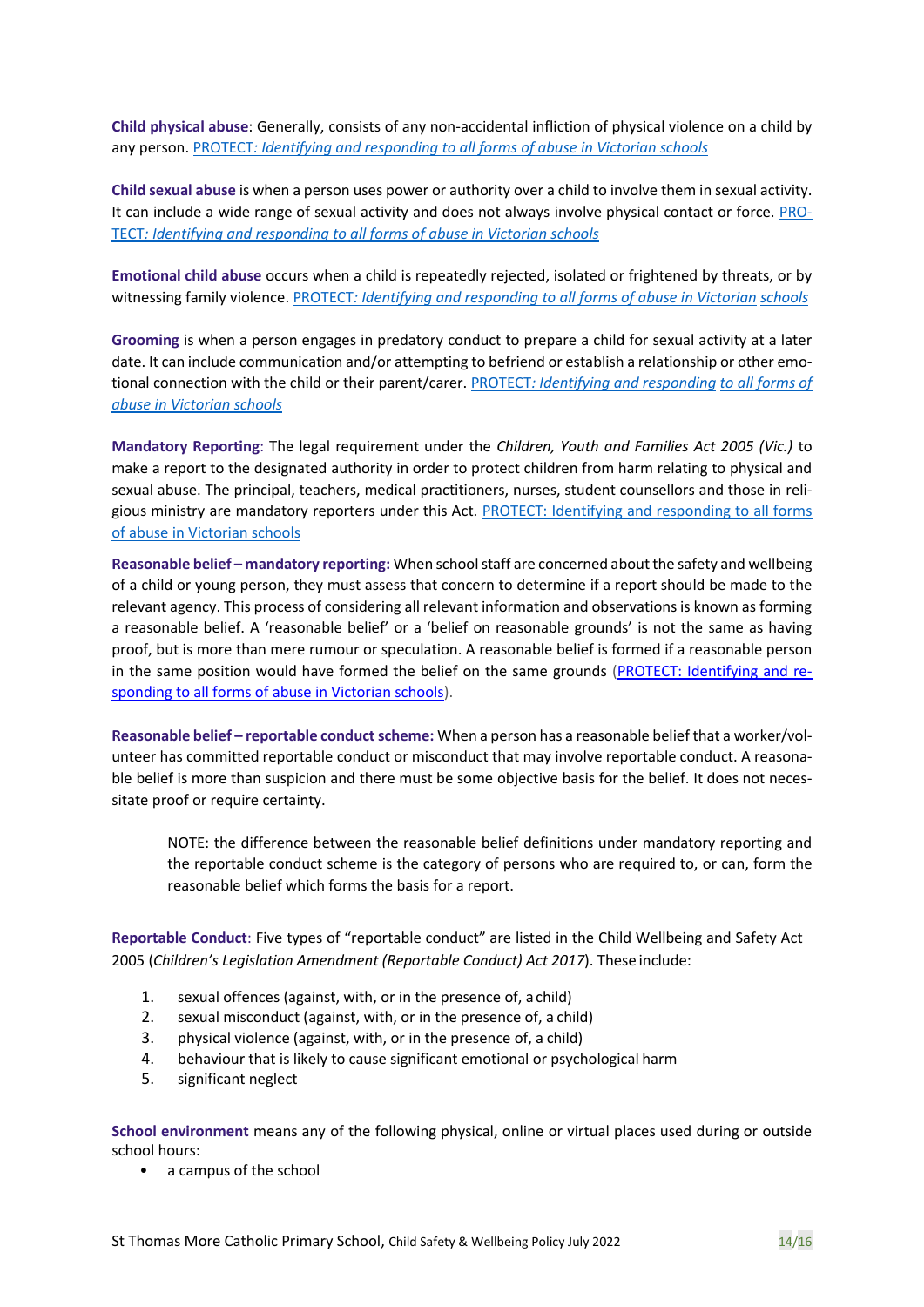- online or virtual school environments made available or authorized by St Thomas More Catholic Primary School for use by a child or student (including email, intranet systems, software, applications, collaboration tools and online services)
- other locations provided by the school or through a third-part provider for a child or student to use including, but not limited to, locations used for school camps, approved homestay accommodation, delivery of education and training, sporting events, excursions, competitions and other events) (Ministerial Order No. 1359).

**School staff** means an individual working in a school environment who is:

- directly engaged or employed by a school governing authority
- a contracted service provider engaged by DOBCEL (whether or not a body corporate or any other person is an intermediary) engaged to perform child-connected work for St Thomas More Catholic Primary School
- a minister of religion, a religious leader or an employee or officer of a religious body associated with DOBCEL (Ministerial Order No. 1359).

**Volunteer** means a person who performs work without remuneration or reward for St Thomas More Catholic Primary School in the school environment.

### References

Catholic Education Commission of Victoria Ltd (CECV). 2016. *[Commitment Statement to](https://cevn.cecv.catholic.edu.au/Melb/Document-File/Child-Safety/About/Commitment-Statement-A4.aspx) [Child Safety:](http://www.cecv.catholic.edu.au/getmedia/ebe135a4-d1b3-48a0-81fe-50d4fc451bcd/Identifying-and-Responding-to-All-Forms-of-Abuse.aspx?id=8589940208) A safe and nurturing culture for all children and young people in Catholic schools*.

Congregation for Catholic Education. 1997. *[The Catholic School on the Threshold of the Third](http://www.vatican.va/roman_curia/congregations/ccatheduc/documents/rc_con_ccatheduc_doc_27041998_school2000_en.html) [Millennium,](http://www.education.vic.gov.au/Documents/about/programs/health/protect/FourCriticalActions_ChildAbuse.pdf)*  Vatican.

Department of Education (DET). 20[16.](https://www.vit.vic.edu.au/news/news/2018/protecting-children-mandatory-reporting-elearning-modules) [PROTECT](http://www.gazette.vic.gov.au/gazette/Gazettes2016/GG2016S002.pdf)*[: Identifying and responding to all forms](https://www.cecv.catholic.edu.au/getmedia/ebe135a4-d1b3-48a0-81fe-50d4fc451bcd/Identifying-and-Responding-to-All-Forms-of-Abuse.aspx#page%3D10) [of abuse in Vic](http://www.cecv.catholic.edu.au/getmedia/ebe135a4-d1b3-48a0-81fe-50d4fc451bcd/Identifying-and-Responding-to-All-Forms-of-Abuse.aspx)[torian](http://www.cecv.catholic.edu.au/getmedia/ebe135a4-d1b3-48a0-81fe-50d4fc451bcd/Identifying-and-Responding-to-All-Forms-of-Abuse.aspx) [schools](http://www.gazette.vic.gov.au/gazette/Gazettes2016/GG2016S002.pdf)*

State of Victoria. 2022. [Implementing the Chid Safe Standards](https://www.education.vic.gov.au/Documents/about/programs/health/protect/Ministerial_Order.pdf) – Managing the Risk of Child Abuse in [Schools and School Boarding Premises](https://www.education.vic.gov.au/Documents/about/programs/health/protect/Ministerial_Order.pdf) *Order No. 1359*, Education & Training Reform Act 2006, Victorian Government Gazette No. G6

Parliament of Victoria, Family and Community Development Committee. 2013. *[Betrayal of Trust](http://www.cecv.catholic.edu.au/getmedia/ebe135a4-d1b3-48a0-81fe-50d4fc451bcd/Identifying-and-Responding-to-All-Forms-of-Abuse.aspx)*

#### Relevant Legislation

- Children, Youth and Families Act 2005 (Vic.)
- Working with Children Act 2005 (Vic.)
- Education and Training Reform Act 2006 (Vic.)
- Education and Training Reform Regulations 2017 (Vic)
- Equal Opportunity Act 2010 (Vic.)
- **•** Privacy Act 1988 (Cth)
- Public Records Act 1973 (Vic)
- Crimes Act 1958 (Vic.)

Three new criminal offences have been introduced under this Act:

a) **[Failure to disclose offence:](https://www.education.vic.gov.au/school/teachers/health/childprotection/Pages/reportobligations.aspx)** Any adult who forms a reasonable belief that a sexual offence has been committed by an adult against a child under 16 has an obligation to report that information to police. Failure to disclose the information to police is a criminal offence.